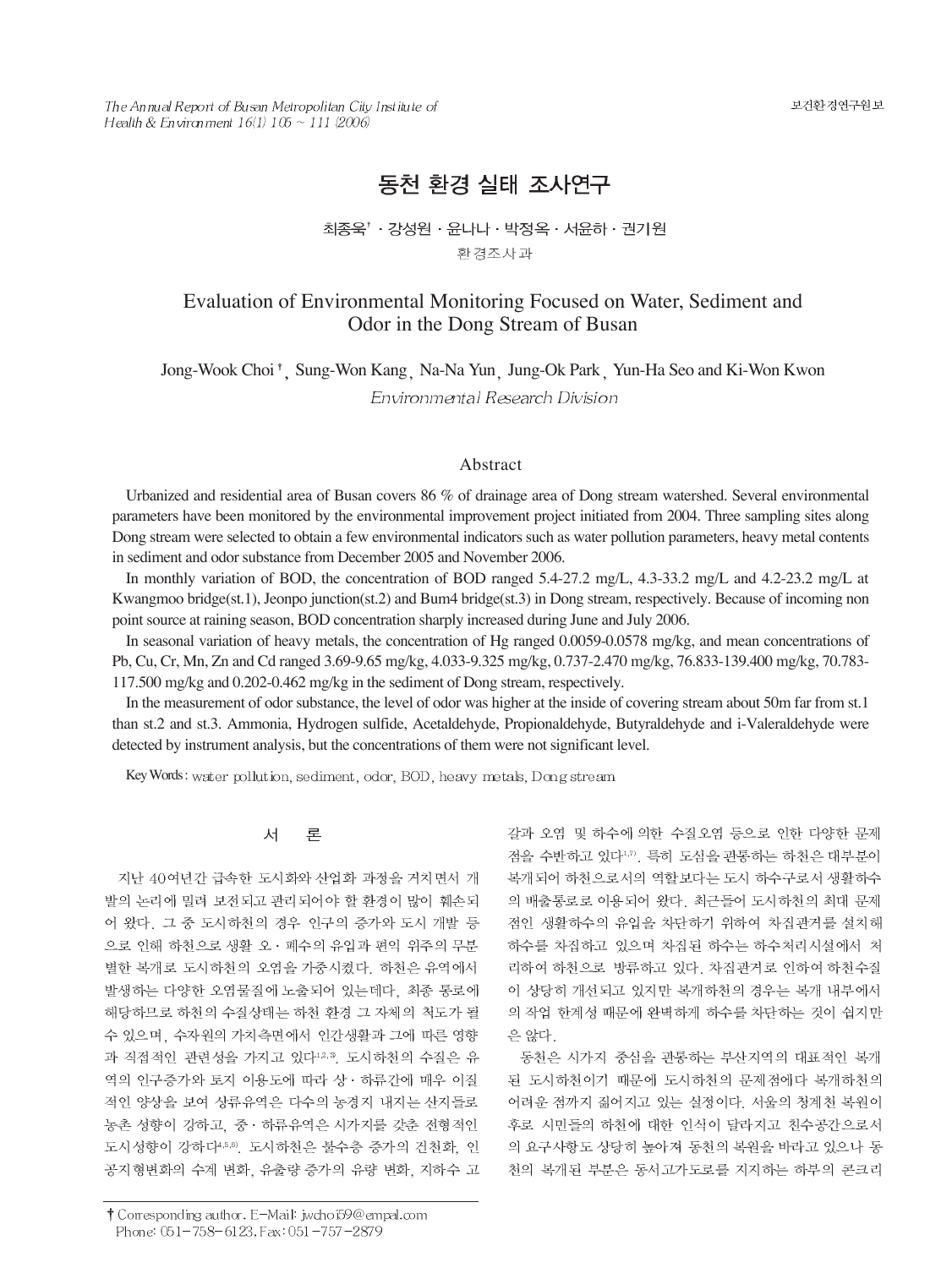| Stream      |               | Length (km) | Watershed area (km <sup>2</sup> ) | Portion of covering structure over $\text{stream}(\%)$ |
|-------------|---------------|-------------|-----------------------------------|--------------------------------------------------------|
| Dong Stream |               | 4.85        | 31.08                             | 57.7                                                   |
| Tributary   | Bujeon stream | 4.19        | 7.60                              | 100.0                                                  |
|             | Gaya stream   | 3.20        | 4.17                              | 100.0                                                  |
|             | Jeonpo stream | 2.60        | 5.35                              | 89.6                                                   |
|             | Hogye stream  | .70         | 1.21                              | 98.5                                                   |

Table 1. General description of Dong stream and its tributaries



Fig. 1. Map of Dong stream watershed showing sampling site.

트 암거로 이루어져 있고 도로로 이용되고 있어 막대한 재원 없이는 복개를 철거할 수 없는 것이 현재의 상황이다. 이와 같 은 여건 속에 있는 동천의 수질과 하천변의 환경을 개선하여 동천을 시민들의 쉼터로 만들기 위한 목적으로 부산광역시에 서는 동천환경개선사업을 수립하여 시행 중에 있다.

동천 수질 개선을 위하여 동천을 비롯하여 유입 하천인 가야 천, 부전천, 전포천, 호계천에 대하여 차집관거를 정비하고 신 설하여 하수의 유입을 차단하였으며, 개거구간 시작지점인 광 무교에서 범4호교까지 유량을 확보하기위해 범4호교지점에 수중보를 설치하여 주변 지하철 역사에서 나오는 지하수를 공 급하여 유지용수하고 있다. 또한, 수중보내에 확보된 유지용수 를 정화시킬 목적으로 수질정화장치를 설치 가동하여 수중의 부유물질 등을 제거하고 있다.

본 조사연구에서는 동천환경개선사업에 따른 환경변화에 대 해서 알아보기 위하여 복개가 끝나고 개거구간이 시작되는 광 무교 지점과 중간지점인 전포천합류지점과 수중보가 설치된 이후지점인 범4호교의 수질, 하상저질, 악취물질에 대한 실태 를 조사하여 도시하천에 대한 환경정책의 기초자료로 제공하 고자 한다.

#### 재료 및 방법

#### 조사대상지역

동천은 주거밀집지역과 시가지 중심을 관통하는 대표적 도 시하천으로 유역면적은 31.08km2, 지천을 포함한 유로연장은 16.54km인 지방2급 하천이다. 동천유역은 부산광역시의 중 앙남단부인 동경 129°00' 46" ~ 129°05' 11", 북위 35°07' 37" ~ 35°11'47" 사이에 위치하며 서북쪽은 낙동강 수계와 접해 있고 동북쪽은 수영강유역과 접하고 있으며 남쪽은 부산 항과 접하고 있다<sup>1</sup>. Table 1과 같이 동천은 부전천, 가야천, 전 포천, 호계천 등 4개의 유입하천을 가지고 있으며 유입하천 대 부분이 복개되어있다. 동천의 상류구간은 복개되어 있고, 개거 되어 있는 중 · 하류구간도 직강화 또는 석축으로 되어있어 사 람의 접근이 어렵게 되어있고 조수간만에 의해 평소 바닷물이 광무교까지 올라오는 감조하천으로 하류에서 역류되는 수질오 염물질에 의한 영향을 많이 받고 있다.

본 조사연구의 대상지점은 Fig. 1과 같이 광무교지점(st.1) 과 전포천이 합류되는 지점(st.2) 및 수중보 이후 지점인 범4 호교지점 (st.3)으로 선정하였다.

|  | Table 2. Analytical condition of GC/MS for sulfur compounds |  |  |  |  |
|--|-------------------------------------------------------------|--|--|--|--|
|  |                                                             |  |  |  |  |

|           | Condition            |                                                    |  |  |  |  |  |
|-----------|----------------------|----------------------------------------------------|--|--|--|--|--|
|           | column               | $HP-1ms(30m \times 0,2mm \times 1,0\mu)$           |  |  |  |  |  |
| GC        | carrier gas          | He(99,999%)                                        |  |  |  |  |  |
|           | injection port temp. | 260                                                |  |  |  |  |  |
|           | injection mode       | split ratio 20:1.                                  |  |  |  |  |  |
|           | oven temp.           | 35°C (3min) 120°C (1min) 100°C (3min) 260°C (2min) |  |  |  |  |  |
|           |                      | $10^{\circ}$ C/min<br>20℃/min<br>$4^{\circ}$ /min  |  |  |  |  |  |
|           | interface temp.      | 260°C                                              |  |  |  |  |  |
| <b>MS</b> | ionization mode      | Elmode                                             |  |  |  |  |  |
|           | electron energy      | 70eV                                               |  |  |  |  |  |
|           | ion source temp.     | $230^\circ$ C                                      |  |  |  |  |  |
|           | detecting mode       | Selected Ion Monitoring(SIM)                       |  |  |  |  |  |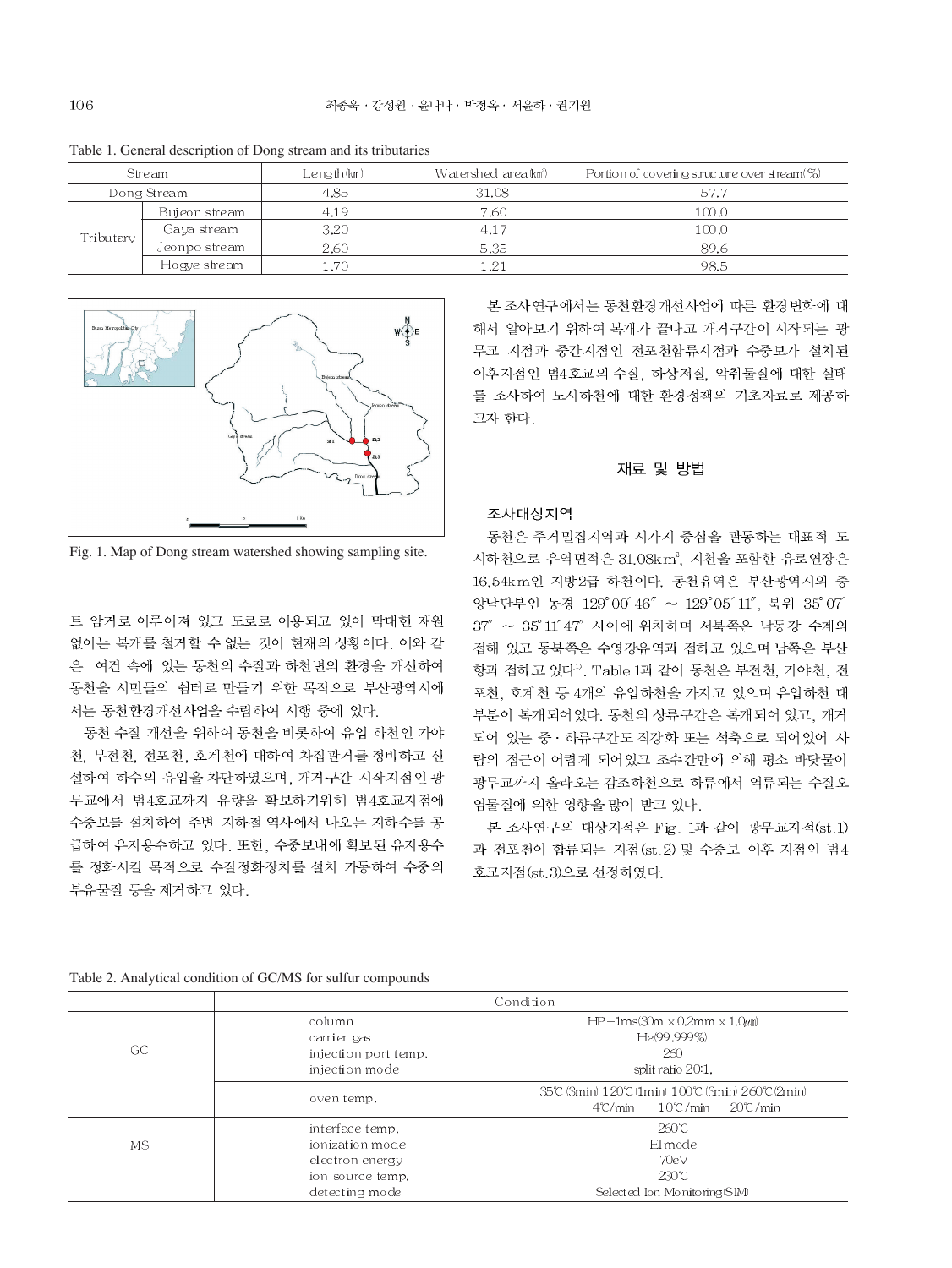Table 3. Analytical condition of HPLC for aldehyde compounds

|             | Condition        |                               |  |  |  |  |
|-------------|------------------|-------------------------------|--|--|--|--|
|             | column           | $ODSC18$ 4.6mm $\times$ 250mm |  |  |  |  |
| <b>HPLC</b> | solvent ratio    | acetonitrile(60) : water(40)  |  |  |  |  |
|             | flow rate        | $1.0 \text{ mL/min}$          |  |  |  |  |
|             | injection volume | $20 \text{ uL}$               |  |  |  |  |

#### 분 석 방 법

### 수질

수질 분석항목 중 현장측정 항목인 수은, pH, 염분, 용존산 소 등은 현장측정기(YSI 556MPS)를 이용하여 현장에서 바로 측정하는 한편 나머지 부석항목은 시료를 채취하여 실험실로 옮겨 수질오염공정시험방법<sup>90</sup>에 따라서 분석하였다.

#### 하상저질

강열감량은 해양환경공정시험방법10에 따라 완전히 건조된 시료를 분쇄하여 0.063mm(230메쉬) 체를 통과시킨 후 분석 하였으며, 수은을 제외한 중금속 분석을 위한 전처리는 토양오 염공정시험방법10에 의하여 시료를 통풍이 잘되는 곳에서 풍건 시킨 후, 분쇄하여 2mm 표준체(10메쉬)에 통과한 시료를 분 석용 시료로 하였다. 수은은 전처리 과정을 거치지 않고 바로 수은분석기(Mercury Atomizer MA-1)로 분석한 반면, 나머 지 중금속은 전처리를 거쳐 원자흡광광도계 (Atomic Absorption Spectrophotometer ; Varian SpectraAA 220FAST Sequential)로 분석하였다.

### 악취물질

악취물질의 발생은 복합적인 원인과 그 대상물질이 많으며 극저농도(ppb 수준)에서 발생되므로 관능법과 기기분석법을 병행하여 원인물질을 분석하였다. 복합악취는 희석배수로서 관능적인 판정을 하였으며, 황성분 악취물질은 GC/MS로 분 석하였으며 분석 조건은 Table 2와 같고 알데하이드류는 HPLC로 분석을 하였으며 분석조건은 Table 3과 같다.

#### 결과 및 고찰

#### 수질개선 시설 운영

상류의 대부분이 복개되어 있는 동천의 수질을 개선하기 위 하여 근본적인 대책은 복개를 철거하는 것이지만 막대한 재원 확보 등의 현실적인 문제점을 갖고 있기 때문에 현재의 조건하 에서 수질을 개선하고자 광무교지점과 범4호교지점사이에 수 중보를 설치하고 수질정화장치를 운영하고 있다.

수중보 : 수중보의 설치 목적은 유량확보와 조수간만에 의해 오염된 해수가 역류되어 들어오는 것을 막기 위해 운영하고 있 다. 수중보에 의한 적정 수위(1.43m)가 유지되면 수질정화장 치가 가동되어 수질을 정화시킨다. 수중보의 전체 높이는 2.9m인데 하부는 철근콘크리트 구조로 되어있고 상부 1.9m 는 고무 튜브 형태로 컴프레서를 이용하여 공기를 주입시켜 수 중보를 세우고 내리고 하도록 되어있으며 길이는 48.6m이다. 하천을 복원하거나 하천의 본래 기능을 살리기 위해서는 흐름 을 막지 않는 것이 기본적인 개념이다. 그러나 동천은 복개로 인해 수질오염이 심하고 악취가 발생되는 등 하천의 기능을 상 실했을 정도로 상태가 악화되어있으며, 상류의 오염원 유입과 함께 해안에서 역류되는 들어오는 오염물질이 개거가 시작되 는 광무교지점까지 올라오기 때문에 일반하천의 경우와는 다 른 면이 있다. 동천의 이러한 환경을 고려하여 해안에서 유입 되는 오염물질도 막고 부족한 유지용수도 확보하기 위해 수중 보를 설치 운영하고 있다.

수질정화장치 : PCF (pore control fiber) 여과형태의 수질 정화장치를 설치하여 수중보 내에 확보된 물 중 30,000 m3/일 처리용량으로 수중의 부유물질을 제거하도록 운영되고 있다. 수질정화장치는 st.2와 st.3지점 사이에 설치되어 원수를 수 중보 직전에서 유입 처리한 후 st.1지점 부근에 방류하도록 되 어있다. 수질정화장치 처리 전후의 수질분석을 한 결과 Table 4와 같이 부유물질의 제거효율은 약 61%로 나타났지만 BOD 와 COD의 제거효율은 11.6%와 6.8%로 낮게 나타났다.

#### 수질 변화

동천의 수질변동을 조사하기 위해 2005년 12월부터 2006 년 11월에 걸쳐 매월 시료를 채취하여 분석하였으며 현장측정 항목인 수은, pH, 염분의 측정 결과는 Table 5와 같다. 조사 시점인 광무교지점에서 종점인 범4호교까지 유로가 약 480m 로 일반적인 하천의 경우 어느 정도의 거리를 두고 유역의 특 성이 반영되는 지점을 선정하여 시료채취지점을 정하는 것에

|  |  |  |  |  |  | Table 4. Removal rate of SS, BOD and COD by water treatment system (PCF filter type) $(n=10)$ |
|--|--|--|--|--|--|-----------------------------------------------------------------------------------------------|
|--|--|--|--|--|--|-----------------------------------------------------------------------------------------------|

| Parameter  | Mean concentration of raw water(mg/ $\Box$ ) | Mean concentration of treated water (mg/L) | Removal rate(%) |
|------------|----------------------------------------------|--------------------------------------------|-----------------|
|            | 23.0                                         |                                            | 61.I            |
| <b>BOD</b> | l 8. 1                                       | 15.2                                       | . 1.6           |
| COD        | l 3.2                                        | ' 2.<br>14. L                              |                 |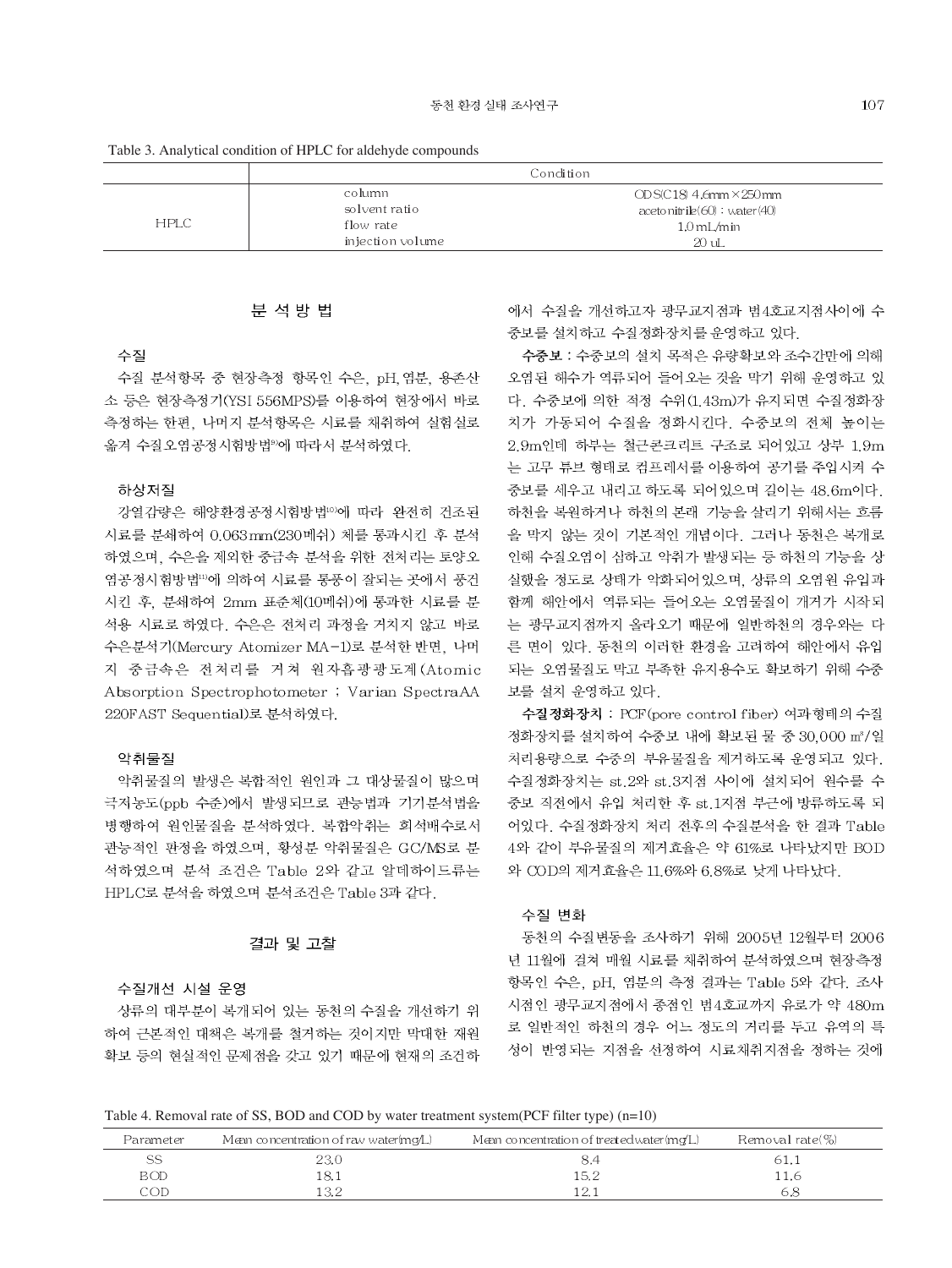| Parameter            | Site: | Mean $\pm$ SD Dec., 2005 Jan., 2006 |       |       | Feb.           | Mar.  | Apr        | May   | Jun.  | Jul. | Aug.  | Sep.  | Oct.  | Nov.       |
|----------------------|-------|-------------------------------------|-------|-------|----------------|-------|------------|-------|-------|------|-------|-------|-------|------------|
|                      | st.1  | 14.8<br>±7.3                        | 5     | 7     | 3              | 11    | 13         | 16    | 20    | 20   | 26    | 21    | 22    | 14         |
| Temp.                | st.2  | 15.3<br>±7.4                        | 5     | 7     | $\overline{4}$ | 10    | 14         | 17    | 21    | 22   | 26    | 21    | 22    | 14         |
| (C)                  | st.3  | 15.5<br>±7.2                        | 5     | 7     | 6              | 11    | 14         | 17    | 21    | 20   | 27    | 22    | 22    | 14         |
| pH                   | st.1  | 7.2<br>±0.5                         | 7.5   | 7.5   | 6.7            | 7.0   | 7.2        | 7.6   | 7.3   | 7.5  | 7.5   | 7.1   | 7.7   | 6.8        |
|                      | st.2  | 7.3<br>±0.4                         | 7.8   | 7.5   | 7.1            | 7.4   | 7.3        | 7.2   | 7.4   | 7.4  | 7.4   | 7.0   | 7.7   | 6.4        |
|                      | st.3  | 7.2<br>±0.4                         | 7.3   | 7.4   | 6.3            | 6.8   | 7.1        | 7.2   | 7.3   | 7.6  | 7.3   | 7.4   | 7.4   | 7,0        |
|                      | st.1  | 4.99<br>±5.10                       | 0.40  | 12.07 | 0.41           | 2.29  | 3.98       | 1.93  | 2.94  | 0.17 | 8.60  | 9.95  | 2.02  | - 15.10    |
| Salinity<br>$(\%_0)$ | st.2  | 10.79<br>±9.53                      | 0.95  | 20.40 | 0.31           |       | 0.39 24.95 | 21.47 | 7.40  | 0.31 | 15.20 | 15.37 |       | 3.77 18.94 |
|                      | st.3  | 20.53<br>$\pm 8.13$                 | 17.70 | 19.8  | 20.41          | 10.50 | 28.78      | 24.68 | 26,90 | 0.17 | 24.00 | 27.56 | 24.48 | 21.42      |

Table 5. Results of temperature, pH and salinity measured in Dong stream from Dec. 2005 to Nov. 2006

비하면 동천은 시료채취지점간 거리가 상대적으로 짧지만 하 천의 상류 대부분이 복개된 동천은 개거가 시작되는 광무교지 점과 더불어 전포천이 합류되는 지점과 범4호교지점 사이에 수중보를 설치하여 수량을 확보하는 한편 수질정화장치를 이 용해서 부유물질을 제거하는 등의 수질 개선이 이루어지고 있 어 실질적인 동천수질의 개선 여부에 대한 모니터링이 필요한 지점이다.

동천의 수온은 전 지점에서 3~27℃의 분포를 보였고 pH는 6.3~7.8의 분포를 보였다. 자연형 하천에서는 조류의 광합성 작용으로 pH가 약 알카리성을 보이는 경우가 많은데 동천에 서는 아직 이러한 현상은 보이지 않고 있다. 범4호교의 염분도 는 장마로 우수가 흘러 들어와 염분도가 낮아진 7월을 제외하 고는 해수와 비슷한 농도를 보였다. 현장의 보수 공사 때나 우 기 시에는 수중보를 내리기 때문에 하류의 해수가 광무교지점 까지 밀려 올라와 전포천합류지점과 광무교지점에서도 염분도 가 높게 나타났다.

동천에서 월별 BOD, COD, SS 및 DO의 분석결과는 Fig. 2와 같다. 여기에서 알 수 있듯이 BOD는 광무교지점. 전포천 합류지점 및 범4호교지점에서 각각 5.4~27.2 mg/L, 4.3~ 33.2 mg/L 및 4.2~23.2 mg/L 범위로 나타났는데, 지점에 따라 약간의 차이는 있지만 1월부터 시작하여 3월까지는 증가 하다가 5월까지는 점점 감소하였고, 6, 7월에는 급격하게 증 가하였으며, 그 이후 다시 감소하는 경향을 보였다. 동천과 지 천의 하수관거가 정비 완료된 2005년 12월에 광무교지점과 전포천합류지점에서 BOD가 생활환경보전기준인 10 mg/L이 하로 나타났으나 2. 3월에는 상류에서 실려 내려오는 실트와 모래를 집약 준설하기 위하여 광무교 부근에 3m 깊이의 침사 조 건설 공사로 인해 하상이 교란되고 수질정화장치와 수중보 가 정상적으로 운영되지 못하여 BOD가 높아졌다. 하절기인 6. 7월에는 비가 자주 내려 합류식 하수관거를 월류하여 들어 오는 비점오염원으로 인한 BOD가 높게 나타났다. 자연형 하 천에서는 풍수기인 여름철에 우수의 유입으로 인한 희석효과 로 BOD가 상대적으로 낮아지는데, 동천과 같은 도시하천에서 는 BOD가 오히려 높아져 배치되는 현상을 보였다. 11월의 전 포천합류지점 BOD가 광무교지점보다 상당히 높게 나타난 것 은 모든 하수가 차집관거로 들어가는 전포천에서는 동천 본류 로 흘러가는 유량이 거의 없고 동천의 유로가 전포천합류지점 에서 굴곡되어 있고 하상바닥에 콘크리트 잔재물이 남아 있기 때문에 일부 사류가 발생되어 그 영향으로 BOD가 높게 나타 났다.

COD와 SS도 BOD와 거의 유사한 경향을 보였으며, 특히 SS는 전 조사지점에서 7월에 가장 높게 나타났는데. 이는 강 우에 의해서 우수가 합류식 하수관로로 들어와 월류되면서 동 천으로 유입된 월류수 및 비점오염원에 의한 영향인 것으로 추 정된다.

하천의 기능유지를 위해서는 유지용수의 확보가 필수적이지 만 도시하천의 경우 생활오수의 차집으로 인해 우기시를 제외 하고는 거의 물이 흐르지 않는다. 동천도 유역의 하수관거가 완 료됨에 따라 우기를 제외한 평상시는 동천으로 들어오는 물의 량은 거의 없다. 따라서 하천의 기능을 유지하고 수질을 개선시 키기 위해서는 충분한 유지용수 확보가 필요하다. 현재 동천에 공급되는 용수는 인근 부암, 문현 지하철역의 지하수 약 2,500 m3/일을 유입하여 이용하고 있으나 절대 부족한 상태이다. 앞으 로 유지용수 확보를 위하여 성지곡수원지의 월류수와 경부고속 철공사에서 발생하는 지하수를 활용할 계획에 있으므로 유지용 수가 확보되면 수질이 더욱 더 개선될 것으로 보인다.

#### 하상저질

하상의 저질 상태를 조사하기 위하여 2004년 12월부터 계 절별로 광무교 등 3개지점에 대해 시료를 채취하여 분석하였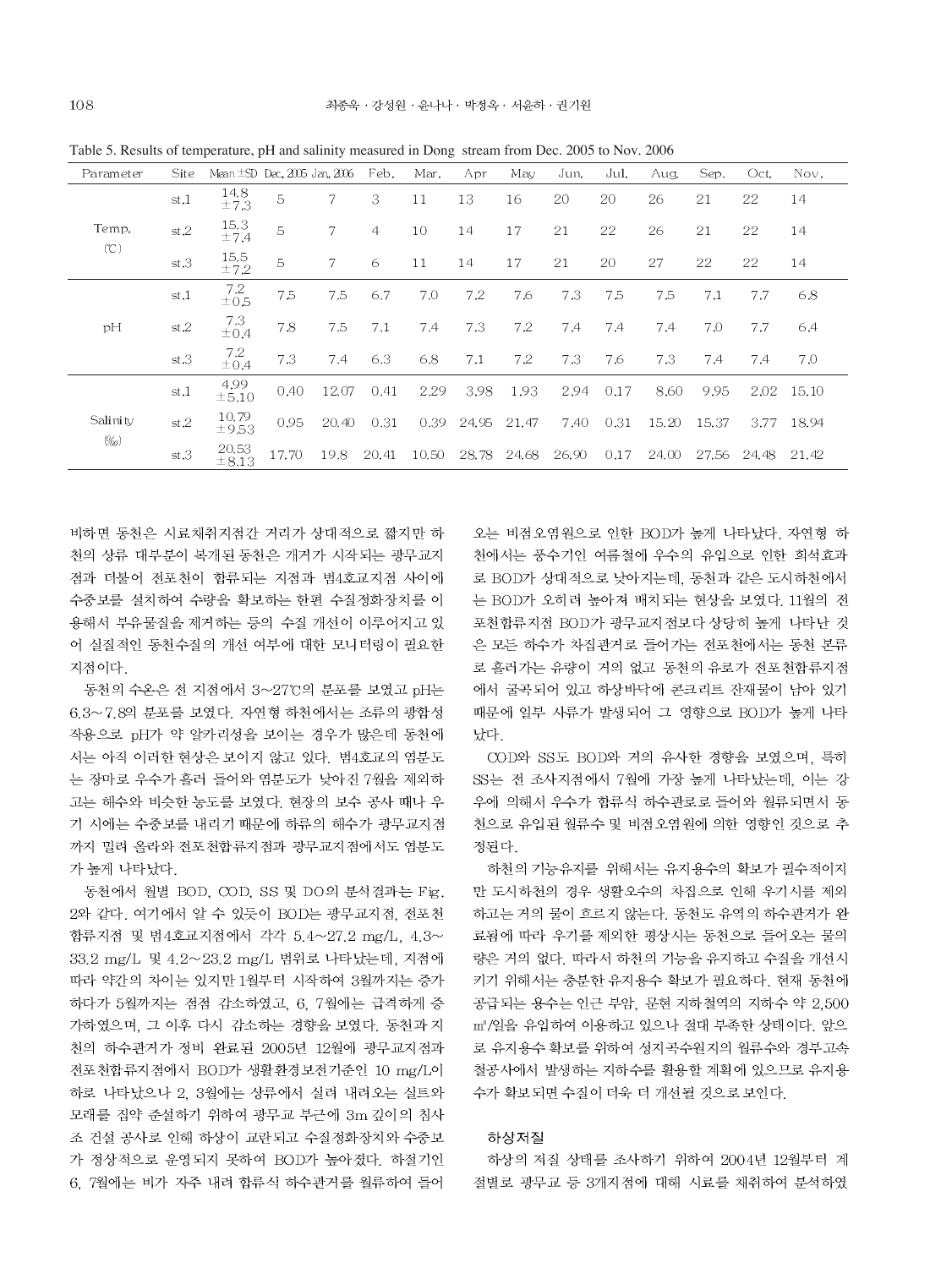

Fig. 2. Monthly variation of BOD, COD, SS and DO in Dong stream during the study period.

다. 여름에는 장마로 인하여 합류식 하수관거에서 우수 및 오 수가 월류되어 하천으로 흘러들어와 평상시 상태와는 다른 조 건이므로 여름철 채취는 제외하였다. 저질의 유기물 함량을 분 석하기 위한 감열감량과 수은을 비롯한 중금속 항목을 분석하 였으며 결과는 Table 6와 같다.

2005년 12월 하상저질의 유기물 함량은 동천 및 지천의 합 류식 하수관로 공사가 완료됨에 따라 생활하수의 유입이 차단 됨으로 수중보 설치지점 이전인 광무교(st.1)와 전포천합류지 점(st.2)에서의 유기물 함량이 작은 반면, 수중보 이후 지점인 범4호교(st.3)에서는 해안에서 밀려들어오는 오염물에 의한 유기물 함량이 다소 높은 것으로 조사되었다. 2006년 3월의 조사에서는 하상의 유기물 함량이 겨울철에 비하여 높게 나타 났는데 이는 광무교 부근지점의 침사조 설치공사로 하상 바닥 에 쌓여 있던 유기물이 교란되면서 흘러내려온 영향으로 보였 다. 2006년 10월 조사에서는 유기물 함량이 다소 낮아졌고 전 포천 합류지점에서의 유기물 함량이 다른 지점에 비하여 약간 높게 나타났는데, 이는 과거 고가도로 건설시 하상 바닥에 남 아있던 콘크리트 잔재 때문에 정체가 생겨 저질의 상태가 나빠 진 것으로 판단되었다.

하상 저질의 중금속 분석에서 수은 함량은 전체적으로 0.0059~0.0578 mg/kg의 분포를 보였는데, 이는 타 지역보 다도 상당히 낮은 수준이었고<sup>12)</sup> 토양환경보전법 토양오염우려 기준(나지역)의 기준인 16 mg/kg보다도 훨씬 낮은 농도였다. 납과 구리의 평균 농도는 3.69~9.65 mg/kg과 4.033~ 9.325 mg/kg으로 각각 나타났는데, 그 중 광무교지점이 가장 높게 나타났다. 크롬의 평균농도는 0.737~2.470 mg/kg이 며 전포천합류지점이 가장 높게 나타났고, 망간과 아연과 카드 뮴의 평균농도는 76.833~139.400 mg/kg과 70.783~ 117.500 mg/kg과 0.202~0.462mg/kg으로 각각 나타났으 며, 광무교, 전포천합류지점, 범4호교 순서로 높게 나타났다. 수은과 마찬가지로 모든 중금속의 농도는 토양환경보전법 토 양오염우려기준(나지역)의 기준보다도 낮게 나타났다.

Table 6. Results of temperature, pH and salinity measured in Dong stream from Dec. 2005 to Nov. 2006

| Parameter       | Site | Mean    | Winter(Dec., 2005) | Spring (Mar., 2006) | Fall(Oct., 2006) |  |
|-----------------|------|---------|--------------------|---------------------|------------------|--|
| Volatile Solids | st.1 | 4.1     | 1.8                | 8.4                 | 2,0              |  |
|                 | st.2 | 7.1     | 2.7                | 11.8                | 6.9              |  |
| (9)             | st.3 | 8.9     | 7.2                | 14.0                | 5.4              |  |
| Hg              | st.1 | 0.0236  | 0.0578             | 0.0072              | 0,0059           |  |
|                 | st.2 | 0.0121  | 0.0112             | 0,0046              | 0.0204           |  |
| (mg/kg)         | st.3 | 0.0288  | 0.0397             | 0.0341              | 0.0126           |  |
| Pb              | st.1 | 9.65    | 5.57               | 10.17               | 13.22            |  |
|                 | st.2 | 6.87    | 15.41              | <b>ND</b>           | 5.21             |  |
| (mg/kg)         | st.3 | 3.69    | 3.07               | 0.35                | 7.66             |  |
| Cu              | st.1 | 9.325   | 7.595              | 10.950              | 9.430            |  |
|                 | st.2 | 8.722   | 15.060             | 0.255               | 10.850           |  |
| (mg/kg)         | st.3 | 4.033   | 2.760              | 1,000               | 8.340            |  |
| Cr              | st.1 | 1,588   | 1,360              | 1.965               | 1.440            |  |
|                 | st.2 | 2.470   | 5.375              | 0.245               | 1.790            |  |
| (mg/kg)         | st.3 | 0.737   | 0.630              | 0,455               | 1.125            |  |
| Mn              | st.1 | 76.833  | 64,650             | 89.700              | 76,150           |  |
|                 | st.2 | 108.267 | 102.750            | 117.200             | 104.850          |  |
| (mg/kg)         | st.3 | 139.400 | 118,100            | 74.000              | 226,100          |  |
| Zn              | st.1 | 70.783  | 67,000             | 95,000              | 50,350           |  |
|                 | st.2 | 115,667 | 145.750            | 79.750              | 121,500          |  |
| (mg/kg)         | st.3 | 117,500 | 85,250             | 185,750             | 81,500           |  |
| Cd              | st.1 | 0.202   | 0.100              | 0,290               | 0.215            |  |
|                 | st.2 | 0.387   | 0.345              | 0.280               | 0.535            |  |
| (mg/kg)         | st.3 | 0.462   | 0.395              | 0.575               | 0.415            |  |
|                 |      |         |                    |                     |                  |  |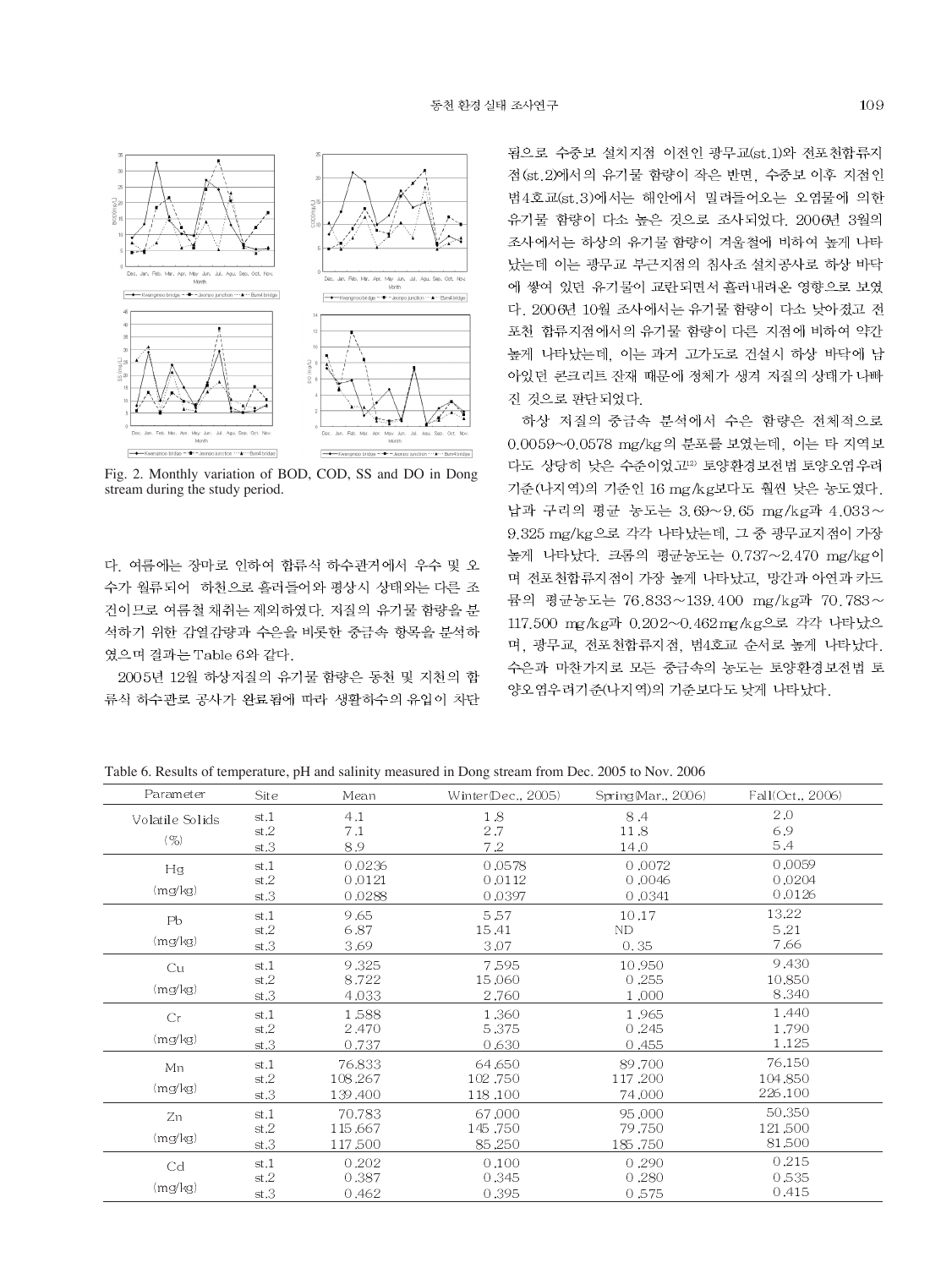| Parameter                         | Site                 | Winter (Dec., 2005)              | Spring (Mar., 2006)            | Fall (Oct., 2006)                  |
|-----------------------------------|----------------------|----------------------------------|--------------------------------|------------------------------------|
| Complex odor<br>(dilution factor) | st.1<br>st.2<br>st.3 | 25<br>$\sqrt{2}$<br>$\mathbf{1}$ | 17<br>$\sqrt{2}$<br>$\sqrt{2}$ | 14<br>$\sqrt{2}$<br>$\overline{2}$ |
| Ammonia<br>(ppm)                  | st.1<br>st.2<br>st.3 | 0.02<br>0.01<br>0.02             | 0.26<br>0.28<br>0.23           | 0.25<br>0.18<br>0.22               |
| Hydrogen sulfide<br>(ppm)         | st.1<br>st.2<br>st.3 | 0.010<br>$ND^*$<br>ND            | 0.010<br>ND<br>ND              | ND<br>ND<br>ND                     |
| Methyl<br>mercaptan(ppm)          | st.1<br>st.2<br>st.3 | ND<br>ND<br>ND                   | ND<br>ND<br>ND                 | <b>ND</b><br>ND<br>ND              |
| Dimethyl sulfide<br>(ppm)         | st.1<br>st.2<br>st.3 | ND<br>ND<br><b>ND</b>            | ND<br>ND<br>ND                 | ND<br>ND<br>ND                     |
| Dimethyl<br>disulfide(ppm)        | st.1<br>st.2<br>st.3 | ND<br>ND<br>ND                   | ND<br>ND<br>ND                 | <b>ND</b><br>ND<br>ND              |
| Acetaldehyde<br>(ppm)             | st.1<br>st.2<br>st.3 | 0.020<br>0.006<br>0.005          | 0.007<br>0.019<br>0.003        | 0.003<br>0.005<br>0.004            |
| Propionaldehyde<br>(ppm)          | st.1<br>st.2<br>st.3 | 0.010<br>0.004<br>0.004          | ND<br>0.005<br><b>ND</b>       | 0.007<br>0.005<br>0.001            |
| Butyraldehyde<br>(ppm)            | st.1<br>st.2<br>st.3 | 0.004<br>0.001<br>0,001          | ND<br>0,004<br>ND              | 0.004<br>0.002<br><b>ND</b>        |
| i-Valeraldehyde<br>(ppm)          | st.1<br>st.2<br>st.3 | 0,006<br>ND<br>ND                | ND<br>ND<br>ND                 | ND<br>ND<br>ND                     |
| n-Valeraldehyde<br>(ppm)          | st.1<br>st.2<br>st.3 | ND<br>ND<br>ND                   | ND<br>ND<br>ND                 | ND<br>ND<br>ND                     |

Table 7. Concentration of odor substance in Dong stream during the study period

ND<sup>\*</sup>: Not Detected

#### 악취물질

동천주변에서 발생되는 악취물질 조사를 위한 시료채취는 하상저질과 같은 기간에 수행하였으며 시료채취장소는 광무교 지점은 복개천 내부 50m 지점이었고, 전포천합류지점과 범4 호교는 저질시료채취장소와 동일한 지점이었으며 시료채취는 동천의 하천변에서 실시하였으며, 결과는 Table 7과 같다.

하수관거의 공사완료로 환경이 다소 개선되었지만 광무교 복개 내부의 복합악취 수준은 악취방지법 배출허용기준(기타 지역)인 복합악취 15배를 초과하는 것으로 나타났는데, 이는 복개 내부 하상저질의 유기물이 분해되면서 발생되는 매탄 등 의 가스 농도가 상당히 높다는 것을 보여주는 반면, 전포천합 류지점과 범4호교지점의 복합악취 수준은 일반지역의 수준으 로 하천에서 발생되는 악취의 영향은 미미한 것으로 판단된다. 암모니아와 황성분 악취물질 중 황화수소 그리고 알데하이 드류인 아세트알데하이드, 프로피온알데하이드, 뷰티르알데하 이드, i-발데르알데하이드 등의 지정악취물질이 검출되었으나 그 수준은 특이할 만큼의 높은 농도가 아닌 일반적인 농도로서 일반하천 등에서 잘 검출되는 악취물질13로 조사되었다. 지정 악취물질 중 암모니아와 아세트알데하이드는 조사 때마다 전 지점에서 검출되었다.

#### 결 론

동천환경개선사업에 따른 환경 변화에 대해서 알아보기 위 하여 복개가 끝나고 개거 구간이 시작되는 광무교에서 중간지 점인 전포천합류지점과 수중보가 설치 이후 지점인 범4호교의 수질, 하상저질 및 악취물질에 대하여 조사한 결과 다음과 같 은 결론을 얻었다.

1. 동천의 유지용수 확보를 위하여 수중보를 설치하였으며, 부유물질 제거를 위하여 PCF 여과방식의 수질정화장치를 설 치 운영한 결과 부유물질의 제거효율은 약 61%로 나타났다.

2. 범4호교지점의 염분도는 장마로 우수가 흘러 들어와 염 분도가 낮아진 7월을 제외하고는 해수와 비슷한 농도로 조사 되었고, 전포천합류지점과 광무교지점에서도 해수에 가까운 농도가 6회 나타났는데, 이는 동천 현장 시설 공사와 보수 또